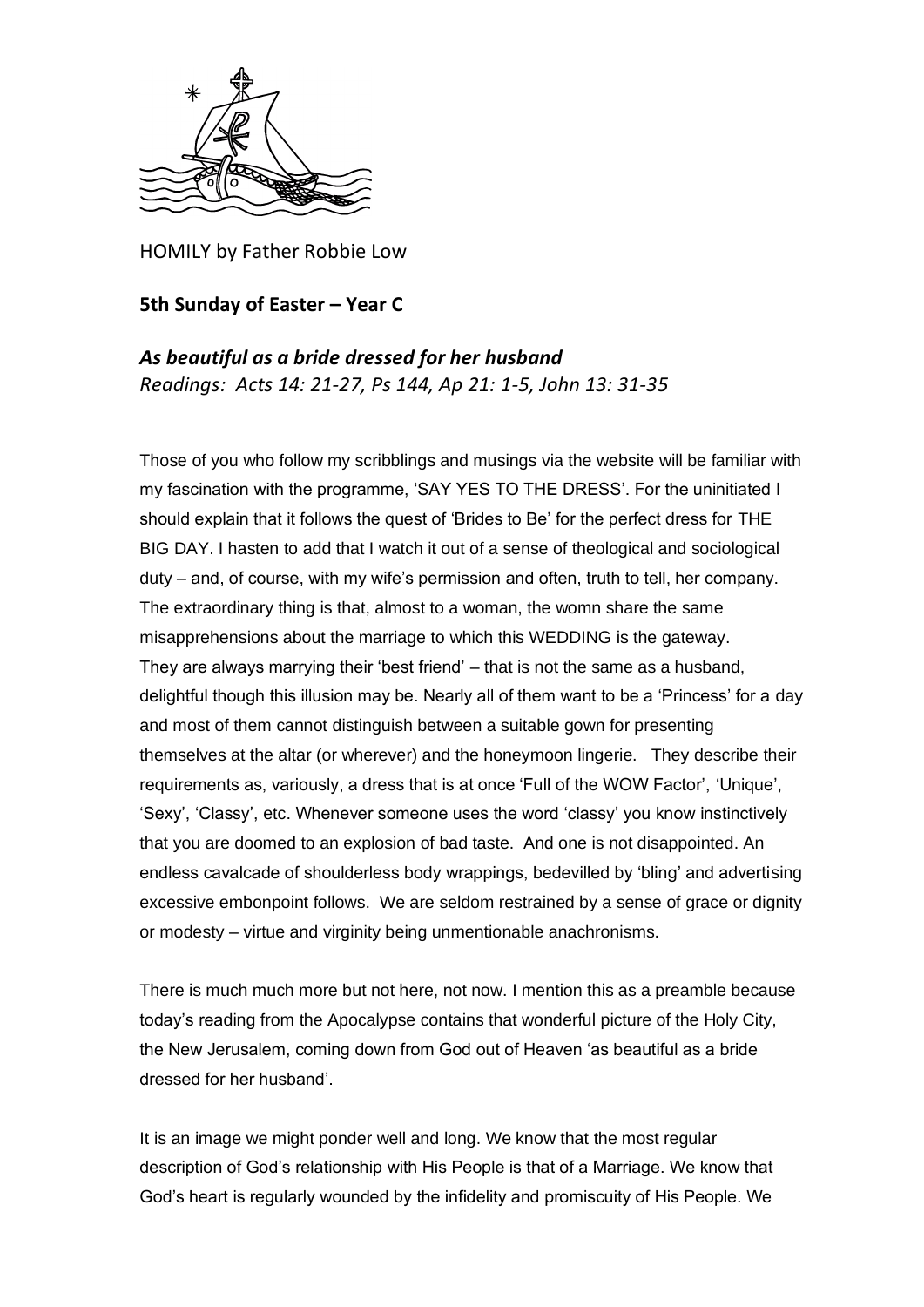know that, when He came as Man, God in Christ performed His first miracle at a Wedding – Christ Himself, The Wedding of Heaven and Earth, The Wedding of God and Man replenishing with His word, through the obedient servants and at the intercession of His Blessed Mother, the failed hospitality of Man.

We know also that the Church is referenced as the Bride of Christ in the great passage in Ephesians Ch 5. as well as other texts. That being the case…..we are the Church and thus the Bride of Christ. How we present ourselves to our beloved Lord is not without significance. This is not a call to 'up your Sunday wardrobe' – though it is significant that we no longer talk about 'Sunday best' but rather slouch in something 'comfortable' because, God loves me as I am' etc. etc. This is not the approach, I imagine, any of us would take on an invitation to a royal garden party. And that, be she ever so regal, is a temporary monarchy over a small territory. We come to the King of Kings, The Lord of All.

What matters more is the attire of the soul. We are to be beautiful for God. That beauty is made up of virtue, truth, kindness, justice, modesty, grace, humility, faithfulness, hopefulness, obedience, love. When we look in the mirror of the soul, what do we see? Are we rocking up at the altar of God, unwashed of our soiling sins, without the wedding garments of preparation and care? Would we do this at a mortal's dinner party never mind the Eternal Banquet of the King?

When the priest looks down the Nave of the Church does He see the beautiful Bride of Christ filled with love and longing for her Lord?

When the People of God look toward the place of the Sacrifice, do they see, however shabbily disguised in geriatric humanity, something of the In Persona Christi, in the Priest?

When we look around at our neighbours in the pews are we conscious that these are the reconciled people with whom we are hoping to spend eternity. Does our heart rejoice at the prospect? Are we fellow companions of the Confessional?

If a stranger came in to our house of prayer today would they be conscious that something extraordinary was going on? Something so special that all our attention was wrapt? Something so powerful that exudes absolute seriousness and profound joy at one and the same time? Something intangible that somehow incarnates in the very dull ordinariness of our humanity and yet illuminates this shambling animated dust? Something so strange and yet so familiar, at once so gloriously transcendent and yet